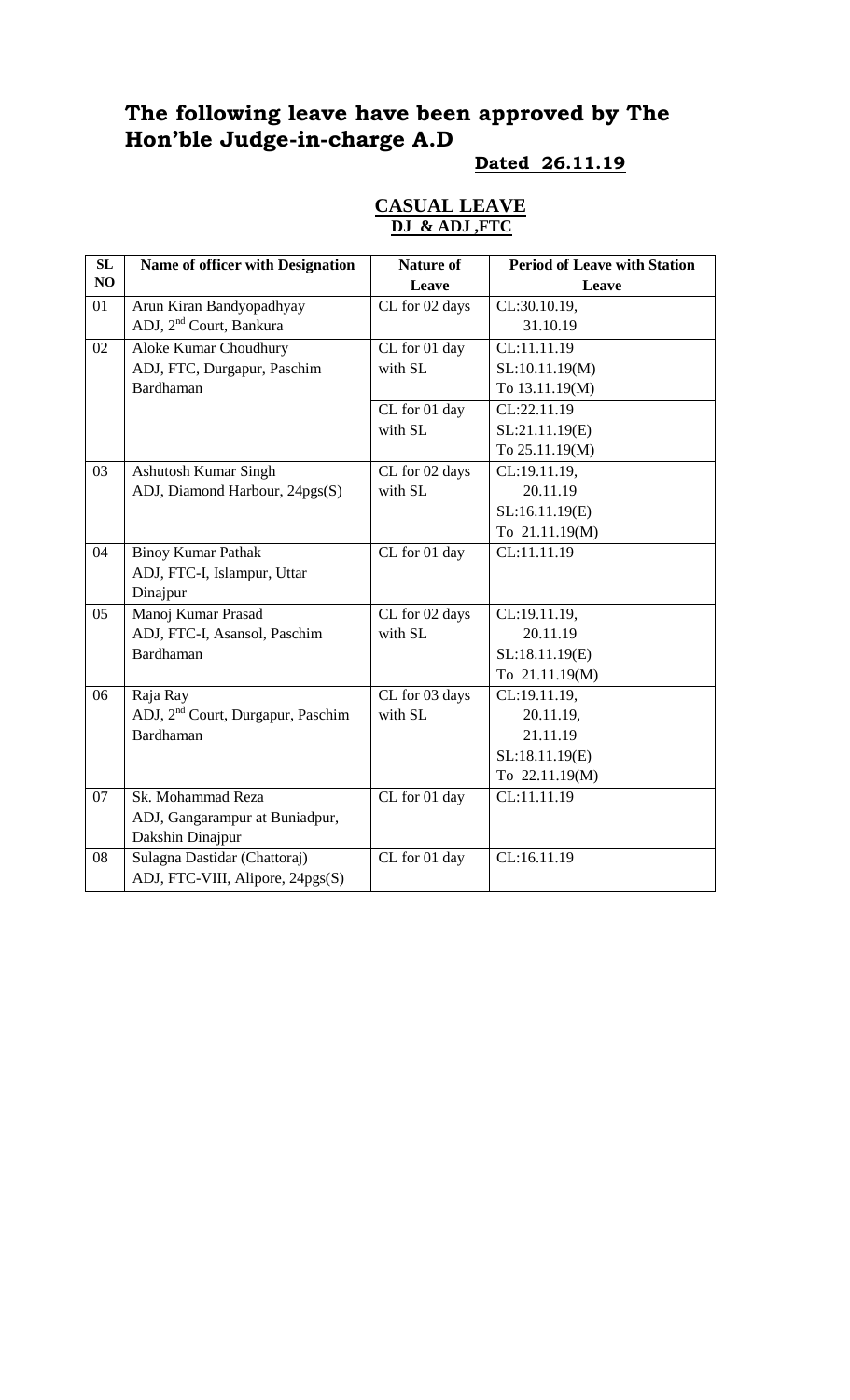| 09 | Sharanya Sen Prasad                 | CL for 02 days | CL:19.11.19,   |
|----|-------------------------------------|----------------|----------------|
|    | ADJ, FTC-II, Asansol, Paschim       | with SL        | 20.11.19       |
|    | Bardhaman                           |                | SL:19.11.19(M) |
|    |                                     |                | To 21.11.19(M) |
| 10 | TaniaGhosh                          | CL for 01 day  | CL:16.11.19    |
|    | ADJ, on Probation, attached to ADJ, |                |                |
|    | $1st$ Court, Alipore, 24pgs(S)      |                |                |

## Humbly submitted

Sd/

**Registrar (Judicial Service)**

# **The following leave have been approved by The Hon'ble Judge-in-charge A.D**

**Dated 26.11.19**

| SL<br>N <sub>O</sub> | Name of officer<br>with Designation | <b>Nature of</b><br><b>Leave</b> | <b>Period of Leave with</b><br><b>Station Leave</b> | Last<br><b>Leave</b><br>taken<br>on | <b>Grounds</b>    | <b>Arrangements</b> |
|----------------------|-------------------------------------|----------------------------------|-----------------------------------------------------|-------------------------------------|-------------------|---------------------|
| 01                   | Ananta Kumar                        | CL for 01                        | CL:30.11.19                                         | CL:                                 | To go to Rajrappa | Pijush Ghosh        |
|                      | Singha Mahapatra                    | day with                         | SL:29.11.19(E)                                      | 20.11.19                            | at Jharkhand with | ADJ, FTC-II,        |
|                      | ADJ, FTC-I,                         | <b>SL</b>                        | To 01.12.19(E)                                      |                                     | his family        | Purulia             |
|                      | Purulia                             |                                  |                                                     |                                     |                   |                     |

#### **CASUAL LEAVE DJ & ADJ ,FTC**

Humbly submitted

.

Sd/

**Registrar (Judicial Service)**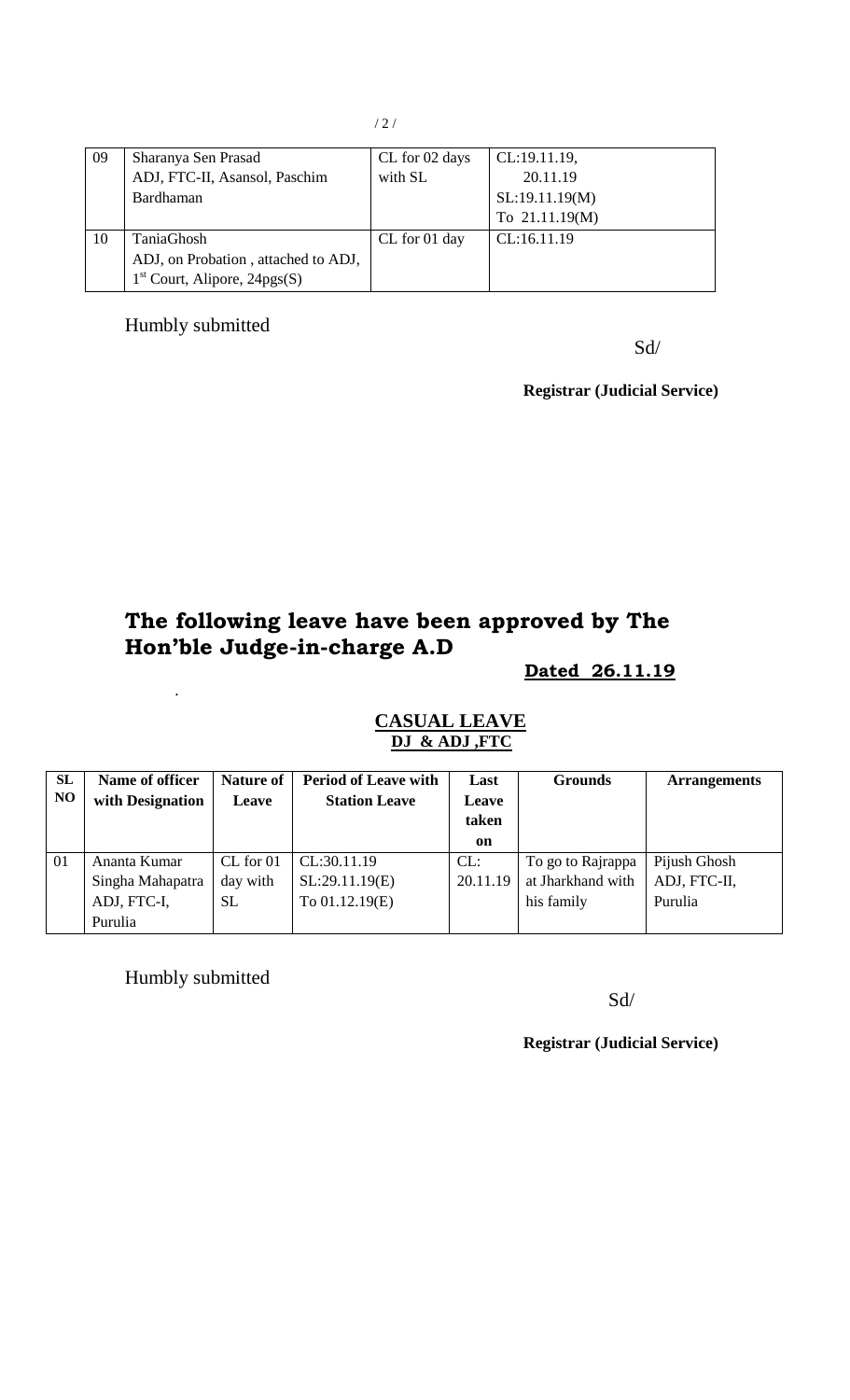# **The following leave have been approved by the Hon'ble Judge-in-Charge A.D.**

#### **Dated : 26.11.2019**

| SL<br>NO | Name of officer with<br><b>Designation</b>                                   | <b>Nature of Leave</b>                                                                                     | <b>Period of Leave with Station Leave</b> |
|----------|------------------------------------------------------------------------------|------------------------------------------------------------------------------------------------------------|-------------------------------------------|
| 01.      | Smt. Shrutirupa Ghosh<br>(Majee)<br>$CJ(SD)$ , 1 <sup>st</sup> Court, Malda. | Earned Leave for 05 days                                                                                   | From 04.11.2019 to 08.11.2019             |
| 02.      | Smt. Ratna Roy<br>(Biswas)<br>ADJ, FTC, Balurghat,<br>Dakshin Dinajpur       | Child care Leave for 15 days in<br>lieu of Earned Leave for 07 days<br>which was approved on<br>31.10.2019 | From 30.10.2019 to 13.11.2019             |

## **ADJ, FTC / CJ(SD)**

**JM**

| SL<br>N <sub>O</sub> | Name of officer with<br><b>Designation</b>                               | <b>Nature of Leave</b>       | <b>Period of Leave with Station Leave</b> |
|----------------------|--------------------------------------------------------------------------|------------------------------|-------------------------------------------|
| 03.                  | Sri Subhadip Mitra<br>JM, $2nd$ Court,<br>Durgapur, Paschim<br>Bardhaman | Commuted Leave for 06 days   | From 02.11.2019 to 07.11.2019             |
| 04.                  | Smt. Himanshi<br>JM, 1 <sup>st</sup> Court, Chanchal,<br>Malda           | Maternity Leave for 180 days | From 13.05.2019 to 08.11.2019             |

Humbly submitted

Sd/-

 **Registrar (Judicial Service)**